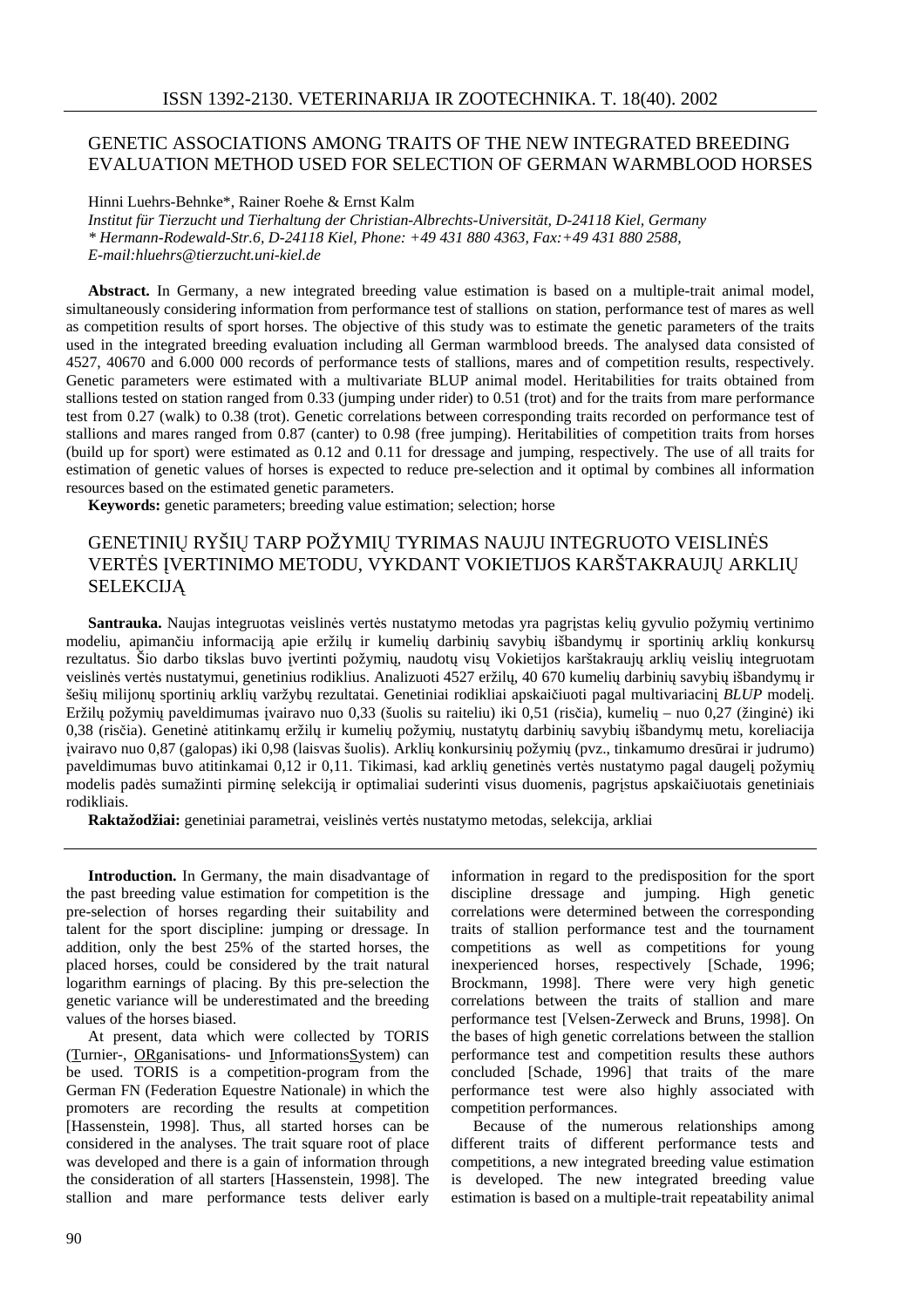model, simultaneously considering information from performance test of mares, performance test of stallion on station as well as all competition results of sport horses (including non placed horses). Due to the simultaneous consideration of observations from mare and stallion performance tests as well as the competition results of sport horses, a gain of information and accuracy will be achieved, and the bias of breeding values due to preselection - reduced.

At present, the used heritabilities for the new integrated breeding value estimation originate only from literature. Heritabilities and genetic correlations have to be estimated on the population of interest. Therefore, it is necessary to estimate the genetic parameters on the basis of the whole data used for the integrated breeding value estimation. The objective of this study was to estimate genetic parameters of these traits used in the integrated breeding evaluation including all German warmblood breeds.

**Materials and methods.** Data of the integrated breeding value estimation and the following analyses are as follows:

- stallion performance tests from 1986 until 2001 (4527 stallions),
- mare performance tests from 1986 until 2001 (40,670) mares),
- results from competitions for young horses, which were build up for sport, from 1995 until 2001 (204,669 observations for dressage and 786,513 observations for show jumping)
- results from competitions of experienced horses from 1995 until 2001 (1,408,654 observations for dressage and 3,515,070 observations for show jumping)

The 15 traits used in the integrated breeding evaluation are walk, trot, canter, rideability and free jumping from mare performance test and walk, trot, canter, rideability, free jumping and jumping under rider from stallion performance test. The four traits obtained from sport are dressage competition, show jumping competition for experienced horses as well as dressage and show jumping competition for young horses, which were build up for sport.

For mare and stallion performance tests and competitions for young horses the recorded scores of the traits were used; for dressage and show jumping competition the transformed rank was used, which was the square root of place  $(y^*=11-y^{0.5})$ . The statistic program package SAS [SAS Institut Inc., 2000] was used for the data preparation. For estimation of variance

components, a multiple-trait animal model was fitted using multivariate REML program VCE 4.2.5 [Groeneveld, 1998].

The model for traits of stallion performance test and mare performance test is as follows:

$$
Y_{ij} = \mu + P_i + a_j + e_{ij} \tag{I}
$$

where  $Y_{ij}$  is the observed score of each trait for the jth animal;  $\mu$  is the population mean;  $P_i$  is the fixed effect of the ith test group;  $a_j$  is the random additive genetic effect of the jth horse;  $e_{ij}$  is the random residual effect.

The model for traits of competition of experienced horses and competitions for young horses, which were build up for sport is:

$$
Y_{ijklm} = \mu + P_i + A_j + R_k + p_l + a_m + e_{ijklm}
$$
 (II)

where  $Y_{iiklm}$  is the observed score of each trait for the mth animal;  $\mu$  is the population mean;  $P_i$  is the fixed effect of the ith competition;  $A_j$  is the fixed effect of the ith combination of sex and age;  $R_k$  is the fixed effect of the kth combination of the performance group of the rider and year or the rider directly, if the rider had enough starts with different horses in the same year (competition of experienced horses at least 50 starts with not less than five horses and competition for young horses at least 30 starts with not less than three horses);  $p_l$  is the random effect of the lth permanent environment of the horse;  $a_m$  is the random additive genetic effect of the mth horse;  $e_{iiklm}$  is the random residual effect.

**Results.** Table 1 shows heritabilities and genetic correlations between the traits of stallion performance test. Heritabilities varied between 0.33 and 0.51. There were high genetic correlatios among the dressage traits (walk, trot, canter and rideability). While walk and trot had low negative correlations to free jumping, canter showed a low positive correlation to free jumping. Canter and rideabilty were moderately correlated with jumping under rider. Whereas free jumping and jumping under rider were closely genetically related.

Heritabilities and genetic correlations for traits from mare performance test are presented in Table 2. Heritabilities ranged from 0.27 to 0.38. Similar to the results of the stallion performance test, genetic correlations among the dressage traits were high. In contrast to stallion performance test, genetic relations of the gaits and rideability to free jumping were positive for mare performance test.

Table 1: Heritabilities (h<sup>2</sup>, diagonal) and genetic correlations (r<sub>g</sub>) for traits of stallion performance test (SPT), **(years 1986-2001; n=4527)**

| Trait              | <b>SPT</b> walk | <b>SPT</b> trot | <b>SPT</b> canter | SPT rideability | SPT free jumping | SPT jumping under rider |
|--------------------|-----------------|-----------------|-------------------|-----------------|------------------|-------------------------|
| <b>SPT</b> walk    | 0.34            | 0.75            | 0.74              | 0.67            | $-0.15$          | 0.03                    |
| <b>SPT</b> trot    |                 | 0.51            | 0.85              | 0.84            | $-0.06$          | 0.03                    |
| SPT canter         |                 |                 | 0.42              | 0.83            | 0.19             | 0.33                    |
| SPT rideability    |                 |                 |                   | 0.41            | 0.04             | 0.21                    |
| SPT free jumping   |                 |                 |                   |                 | 0.39             | 0.94                    |
| SPT jump. u. rider |                 |                 |                   |                 |                  | 0.33                    |

SE (h<sup>2</sup>): 0.02; SE (r<sub>g</sub>): 0.01–0.04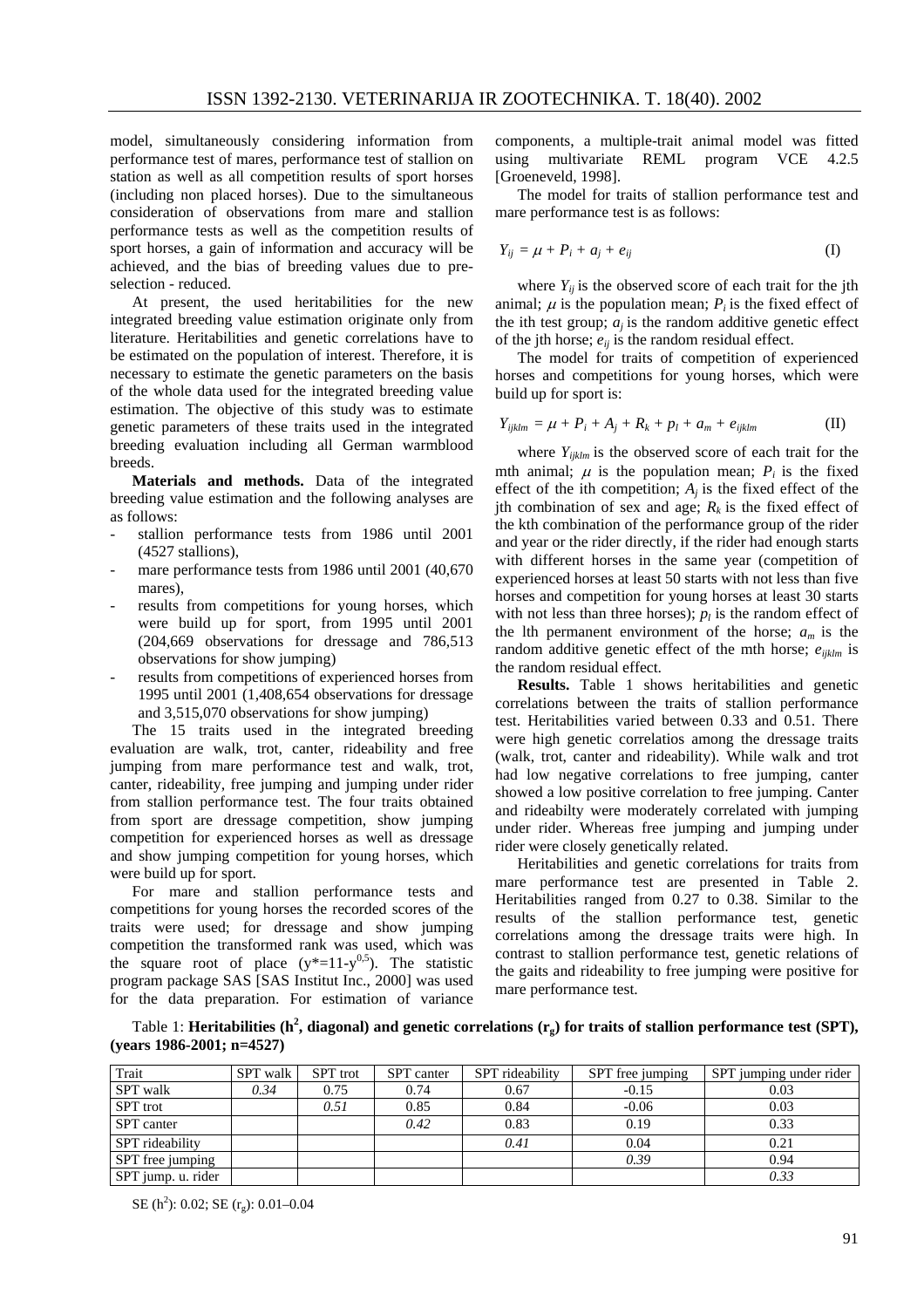#### Table 2. Heritabilities (h<sup>2</sup>, diagonal) and genetic correlations (r<sub>g</sub>) for traits of mare performance test (MPT), **(years 1986-2001; n=39348)**

| Trait            | <b>MPT</b> walk | MPT trot | <b>MPT</b> canter | MPT rideability | MPT free jumping |
|------------------|-----------------|----------|-------------------|-----------------|------------------|
| MPT walk         | 0.27            | 0.66     | 0.64              | 0.69            | 0.12             |
| MPT trot         |                 | 0.38     | 0.82              | 0.81            | 0.21             |
| MPT canter       |                 |          | 0.34              | 0.82            | 0.30             |
| MPT rideability  |                 |          |                   | 0.29            | 0.20             |
| MPT free jumping |                 |          |                   |                 | 0.32             |

SE (h<sup>2</sup>): 0.01; SE (r<sub>g</sub>): 0.01–0.02

### Table 3: **Genetic correlations (rg) between traits of stallion performance test (SPT) and mare performance test (MPT), (years 1986-2001; SPT: n=4527; MPT: n=39348)**

| Trait            | <b>SPT</b> walk | <b>SPT</b> trot | SPT canter | SPT rideability | SPT free jumping | SPT jumping under<br>rider |
|------------------|-----------------|-----------------|------------|-----------------|------------------|----------------------------|
| MPT walk         |                 | 0.66            | 0.75       | 0.62            | $-0.05$          | 0.05                       |
| MPT trot         | 0.65            |                 | 0.79       | 0.74            | 0.05             | 0.13                       |
| MPT canter       | 0.59            | 0.70            |            | 0.69            | 0.17             | 0.34                       |
| MPT rideability  | 0.69            | 0.80            | 0.87       |                 | 0.02             | 0.21                       |
| MPT free jumping | $-0.09$         | 0.04            | 0.14       | 0.07            |                  | 0.86                       |

SE (r<sub>9</sub>): 0.01-0.04

Table 4. **Genetic correlations (rg) between corresponding traits of stallion performance test (SPT) and mare performance test (MPT), (years 1986-2001; SPT: n=4527; MPT: n=39348)**

| Trait        | Genetic correlation SPT:MPT | <b>SE</b> |
|--------------|-----------------------------|-----------|
| Walk         | 0.88                        | 0.03      |
| Trot         | 0.90                        | 0.02      |
| Canter       | 0.87                        | 0.03      |
| Rideability  | 0.91                        | 0.03      |
| free jumping | 0.98                        | 0.02      |

SE (r<sub>g</sub>): 0.02–0.03

### Table 5. **Heritabilities (h 2 ) and standard error (SE) for competitions for young inexperienced horses**

|                                                                | observations    |       | نتدف       |
|----------------------------------------------------------------|-----------------|-------|------------|
| horses <sup>.</sup><br>Dressage competition for young          | naaaa<br>ے رے ر | 9.14  | $\rm 0.01$ |
| $\sim$<br>tor young.<br>. Show<br>umping competition<br>horses | 74076           | v. 11 | 0.01       |

Genetic associations among traits from stallion and mare performance test are given in Table 3. Genetic correlations between the dressage traits recorded on stallion and mare performance tests were nearly on as high level as in the specific performance tests. The gaits and rideability were genetically low related to free jumping at different performance tests, for which canter resulted in the highest values. Genetic correlations between the dressage traits from mare performance test and jumping under rider from stallion performance test ranged from low to medium level. Free jumping from a mare performance test was genetically very high related to jumping under rider from stallion performance tests.

In Table 4 present the genetic correlations among corresponding traits from stallion and mare performance tests. The correlations were on a very high level and ranged from 0.87 to 0.98 (free jumping).

Heritabilities and standard errors for competitions of young inexperienced horses are presented in Table 5.

Heritabilities for dressage as well as of jumping competition of young horses were on low level and their standard error were low.

**Discussion and conclusion.** Genetic correlations of traits from stallion performance tests comply with the results reported by Brockmann (Brockmann, 1998). Generally heritability for jumping traits were a little lower in the present study. The heritabilities and genetic correlations for the gaits and rideability from mare performance test correspond with the results from earlier publications (heritabilties: (Velsen-Zerweck and Bruns, 1998), genetic correlations: (Schade, 1996)). In the literature the differences between estimates of genetic correlations between the dressage traits and free jumping are remarkable. On the basis of data from the Hanoverian studbook negative genetic correlations between walk and free jumping were determined (Schade, 1996). In the latter study other dressage gaits showed low genetic relations to free jumping. Using data from the Holstein